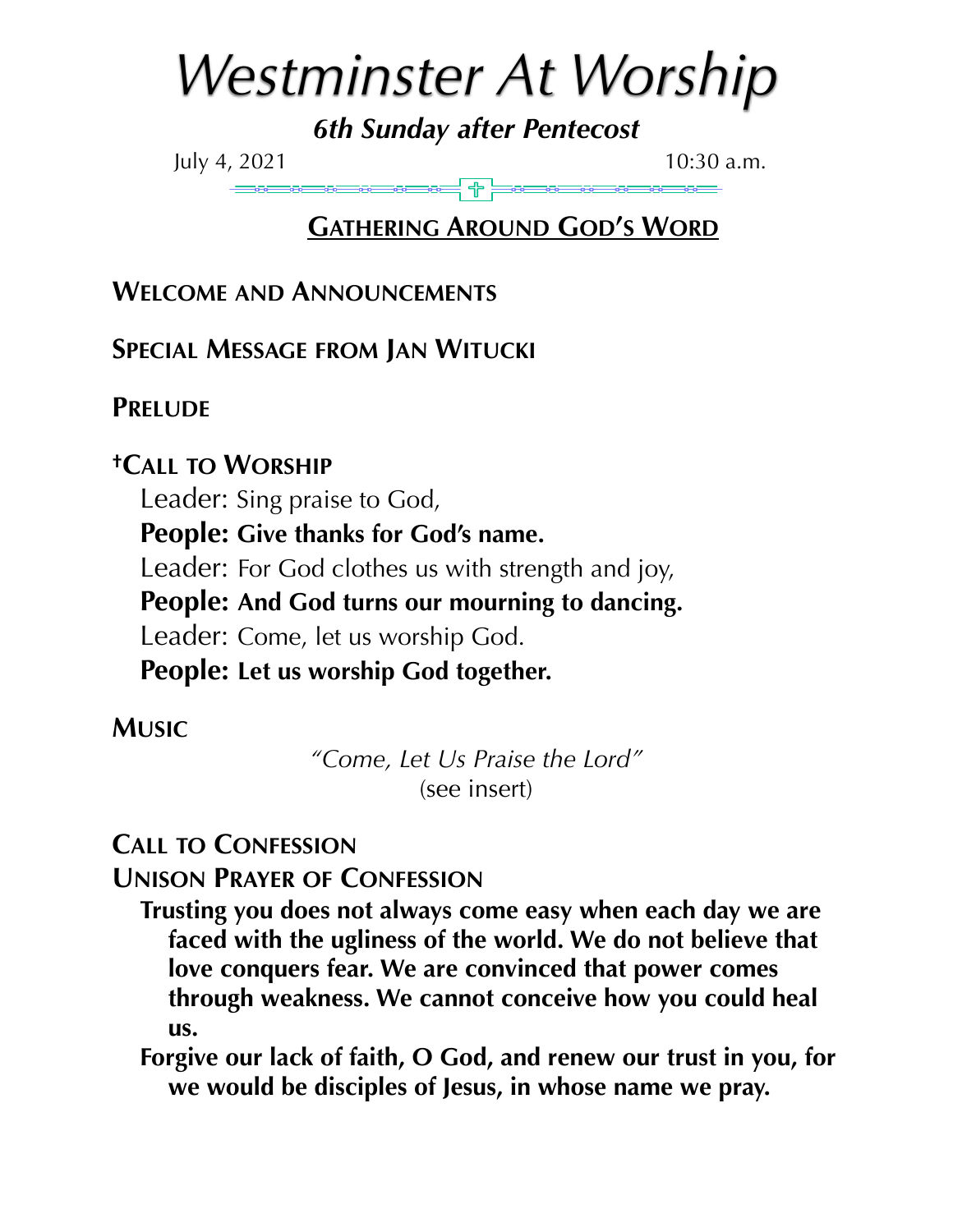#### *— Silent Prayer —*

**Amen.**

#### **ASSURANCE OF PARDON**

…In and through Jesus Christ our sins are forgiven. **Thanks be to God.**

## **†SHARING GOD'S PEACE**

#### **PROCLAIMING GOD'S WORD**

# **PRAYER FOR ILLUMINATION READINGS FROM THE SCRIPTURES**

# **Gospel Lesson Mark 5:21-43 (CEB)**

**21** Jesus crossed the lake again, and on the other side a large crowd gathered around him on the shore. **22** Jairus, one of the synagogue leaders, came forward. When he saw Jesus, he fell at his feet **23** and pleaded with him, "My daughter is about to die. Please, come and place your hands on her so that she can be healed and live." **24** So Jesus went with him. A swarm of people were following Jesus, crowding in on him. **25** A woman was there who had been bleeding for twelve years. **26** She had suffered a lot under the care of many doctors, and had spent everything she had without getting any better. In fact, she had gotten worse. **27** Because she had heard about Jesus, she came up behind him in the crowd and touched his clothes. **28** She was thinking, If I can just touch his clothes, I'll be healed. **29** Her bleeding stopped immediately, and she sensed in her body that her illness had been healed. **30** At that very moment, Jesus recognized that power had gone out from him. He turned around in the crowd and said, "Who touched my clothes?" **31** His disciples said to him, "Don't you see the crowd pressing against you? Yet you ask, 'Who touched me?'" **32** But Jesus looked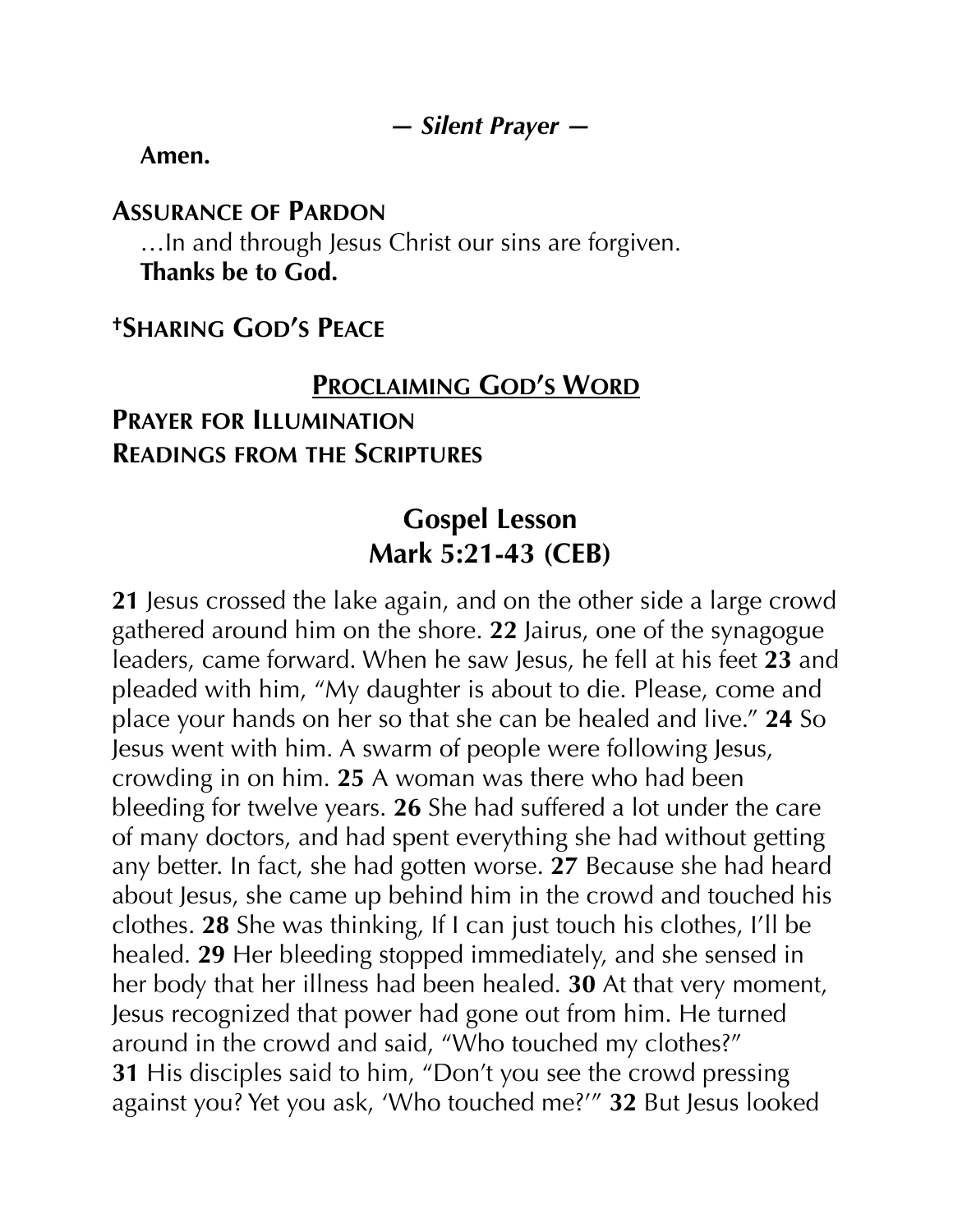around carefully to see who had done it. **33** The woman, full of fear and trembling, came forward. Knowing what had happened to her, she fell down in front of Jesus and told him the whole truth. **34** He responded, "Daughter, your faith has healed you; go in peace, healed from your disease." **35** While Jesus was still speaking with her, messengers came from the synagogue leader's house, saying to Jairus, "Your daughter has died. Why bother the teacher any longer?"

**36** But Jesus overheard their report and said to the synagogue leader, "Don't be afraid; just keep trusting." **37** He didn't allow anyone to follow him except Peter, James, and John, James' brother. **38** They came to the synagogue leader's house, and he saw a commotion, with people crying and wailing loudly. **39** He went in and said to them, "What's all this commotion and crying about? The child isn't dead. She's only sleeping." **40** They laughed at him, but he threw them all out. Then, taking the child's parents and his disciples with him, he went to the room where the child was. **41** Taking her hand, he said to her, *"Talitha koum,"* which means, "Young woman, get up." **42** Suddenly the young woman got up and began to walk around. She was 12 years old. They were shocked! **43** He gave them strict orders that no one should know what had happened. Then he told them to give her something to eat.

# **Hebrew Lesson 2 Samuel 1:1, 17-27 (CEB)**

**1** After Saul's death, when David had returned from defeating the Amalekites, he stayed in Ziklag two days. **<sup>17</sup>** Then David sang this funeral song for Saul and his son Jonathan. **<sup>18</sup>** David ordered everyone in Judah to learn the Song of the Bow. (In fact, it is written in the scroll from Jashar.) **<sup>19</sup>** Oh, no, Israel! Your prince lies dead on your heights. Look how the mighty warriors have fallen! **<sup>20</sup>** Don't talk about it in Gath; don't bring news of it to Ashkelon's streets, or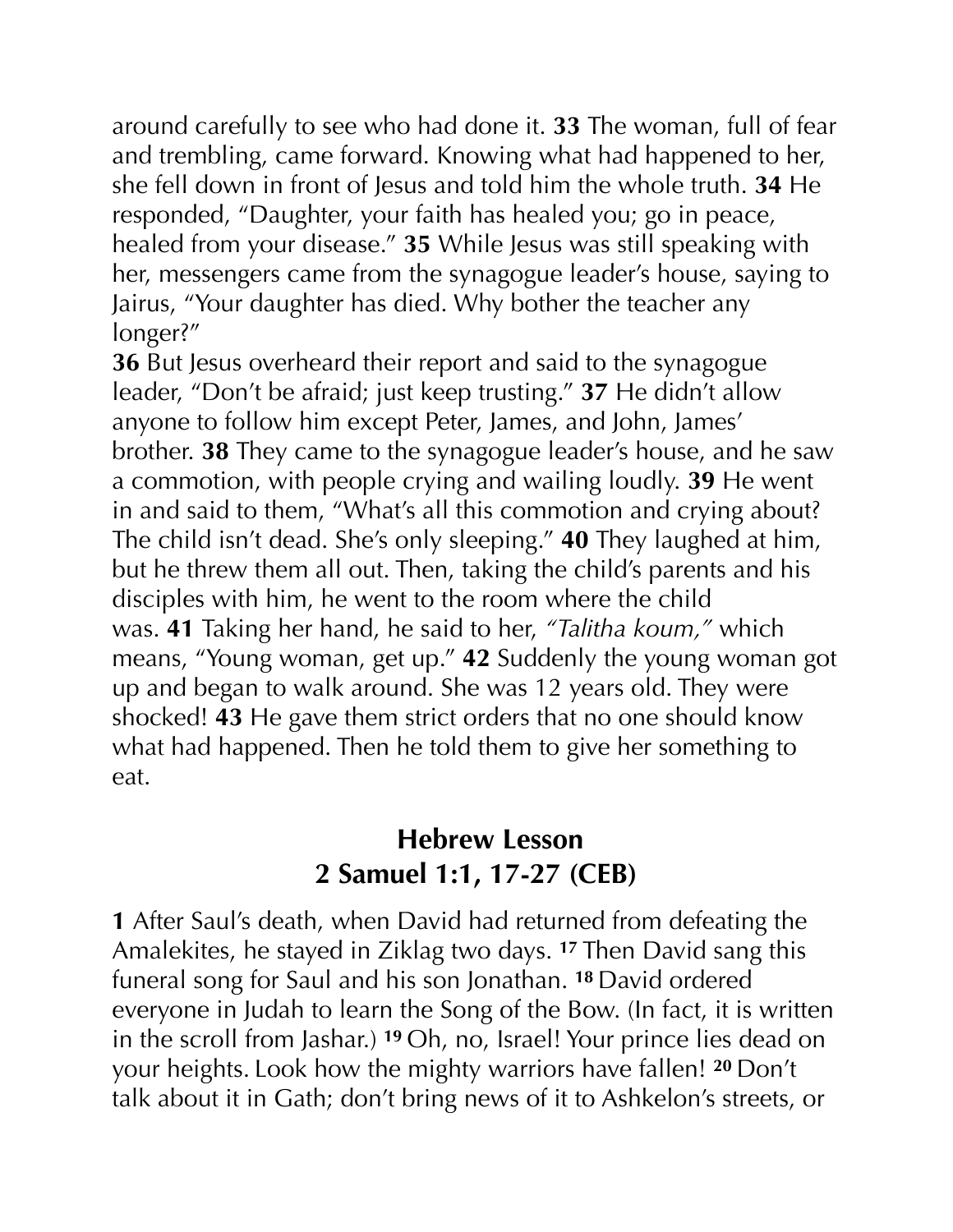else the Philistines' daughters will rejoice; the daughters of the uncircumcised will celebrate. **<sup>21</sup>** You hills of Gilboa! Let there be no dew or rain on you, and no fields yielding grain offerings. Because it was there that the mighty warrior's shield was defiled the shield of Saul!—never again anointed with oil. **<sup>22</sup>** Jonathan's bow never wavered from the blood of the slain, from the gore of the warriors. Never did Saul's sword return empty. **<sup>23</sup>** Saul and Jonathan! So well loved, so dearly cherished! In their lives and in their deaths they were never separated. They were faster than eagles, stronger than lions! **<sup>24</sup>** Daughters of Israel, weep over Saul! He dressed you in crimson with jewels; he decorated your clothes with gold jewelry. **<sup>25</sup>** Look how the mighty warriors have fallen in the midst of battle! Jonathan lies dead on your heights. **<sup>26</sup>** I grieve for you, my brother Jonathan! You were so dear to me! Your love was more amazing to me than the love of women. **<sup>27</sup>** Look how the mighty warriors have fallen! Look how the weapons of war have been destroyed!

**SERMON** *"Out of the Depths"* Rev. Linda Williams

#### *†AFFIRMATION OF FAITH* Nicene Creed

- **We believe in one God, the Father, the Almighty, maker of heaven and earth, of all that is, seen and unseen.**
- **We believe in one Lord, Jesus Christ, the only Son of God, eternally begotten of the Father, God from God, light from light, true God from true God, begotten, not made, of one Being with the Father; through him all things were made. For us and for our salvation he came down from heaven, was incarnate of the Holy Spirit and the Virgin Mary and became truly human. For our sake he was crucified under Pontius Pilate; he suffered death and was buried. On the third day he rose again in accordance with**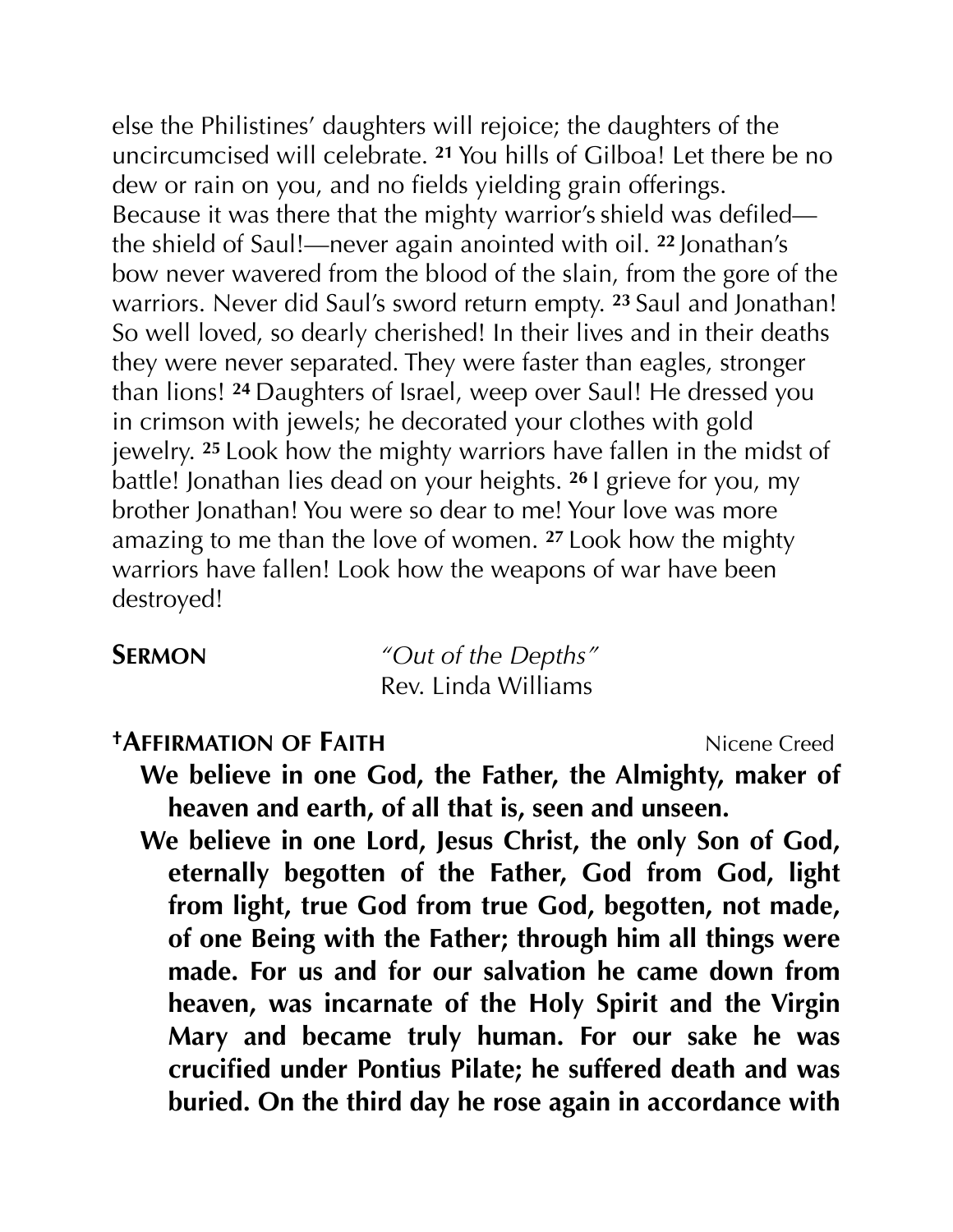**the Scriptures; he ascended into heaven and is seated at the right hand of the Father. He will come again in glory to judge the living and the dead, and his kingdom will have no end.**

- **We believe in the Holy Spirit, the Lord, the giver of life, who proceeds from the Father and the Son, who with the Father and the Son is worshipped and glorified, who has spoken through the prophets.**
- **We believe in one holy catholic and apostolic Church. We acknowledge one baptism for the forgiveness of sins. We look for the resurrection of the dead, and the life of the world to come. Amen**

# **OFFERING OURSELVES AND OUR GIFTS TO GOD**

### **MUSICAL INTERLUDE**

#### **†UNISON PRAYER OF DEDICATION**

**Holy God, thank you for giving us a joy for generosity and a genuine love for those who are in need. Pour out your Spirit upon these gifts and upon our lives that together we may bring healing and hope to the world. In Christ's name we pray. Amen.**

**MUSIC**

*"In Remembrance"* Dawn Auger & Brandi Higgins

**THE SACRAMENT OF THE LORD'S SUPPER - LINDA INVITATION TO THE LORD'S SUPPER THE GREAT PRAYER OF THANKSGIVING** Leader: The Lord be with you.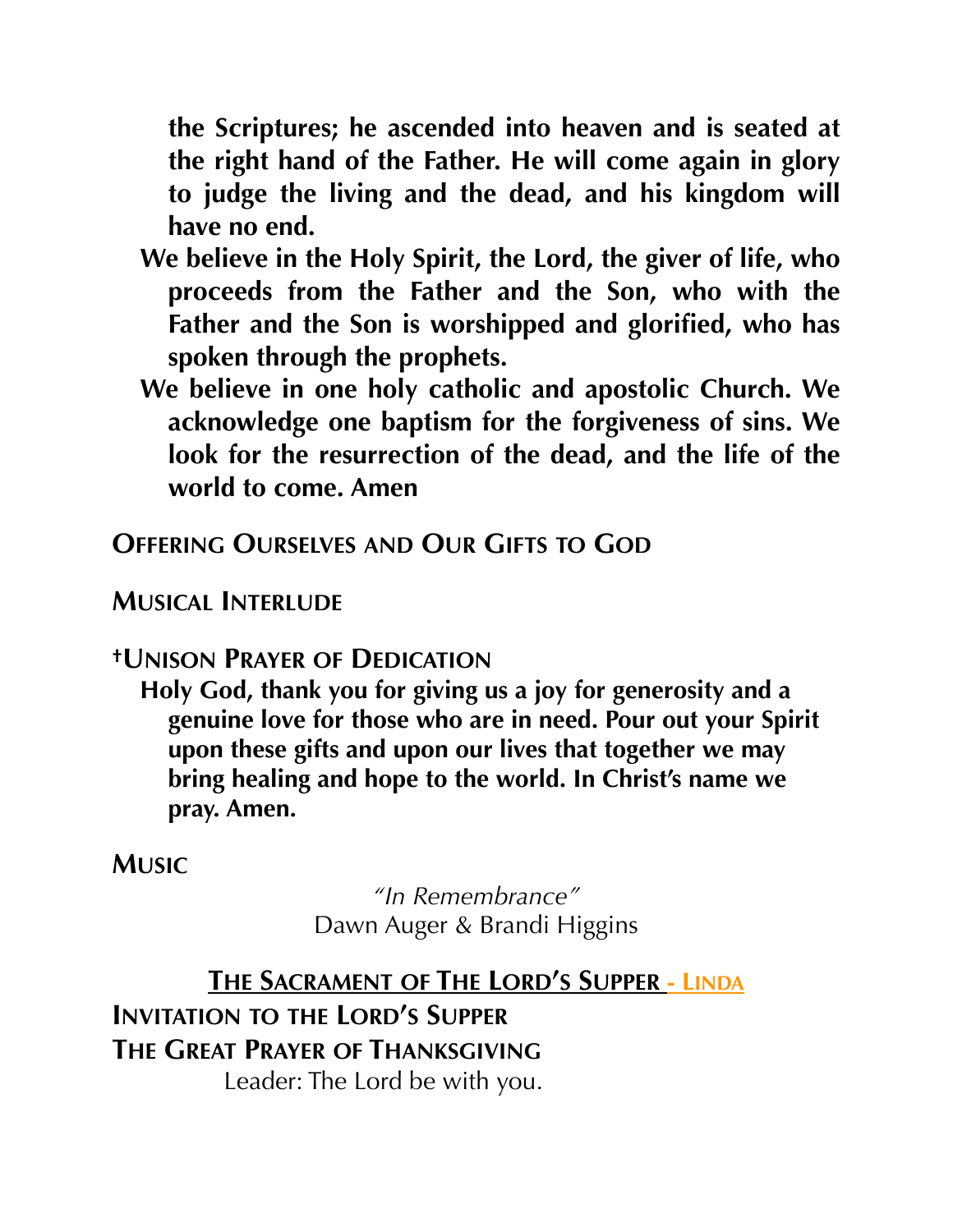**People: And also with you.** 

Leader: Lift up your hearts.

**People: We lift them to the Lord.**

Leader: Let us give thanks to the Lord our God.

**People: It is right to give our thanks and praise.**

The Sanctus

Leader: …who forever sing to the glory of your name:

**People: Holy, holy, holy Lord, God of power and might, heaven and earth are full of your glory. Hosanna in the highest! Blessed is he who comes in the name of the Lord. Hosanna in the highest.**

The Memorial Acclamation

Leader: … we proclaim together the mystery of faith:

**People: Christ has died,** 

**Christ is risen,** 

**Christ will come again.**

Prayers of the people and the Lord's Prayer

**PEOPLE: Our Father, who art in heaven, hallowed be thy name, thy kingdom come, thy will be done, on earth as it is in heaven. Give us this day our daily bread, and forgive us our debts as we forgive our debtors; and lead us not into temptation, but deliver us from evil. For thine is the kingdom, and the power, and the glory forever, Amen.**

#### **COMMUNION OF THE PEOPLE**

#### **BEING SENT WITH GOD'S WORD**

#### **HYMN OF DEDICATION**

*"Sing Wherever I Go"* (see insert)

**CHARGE & BENEDICTION**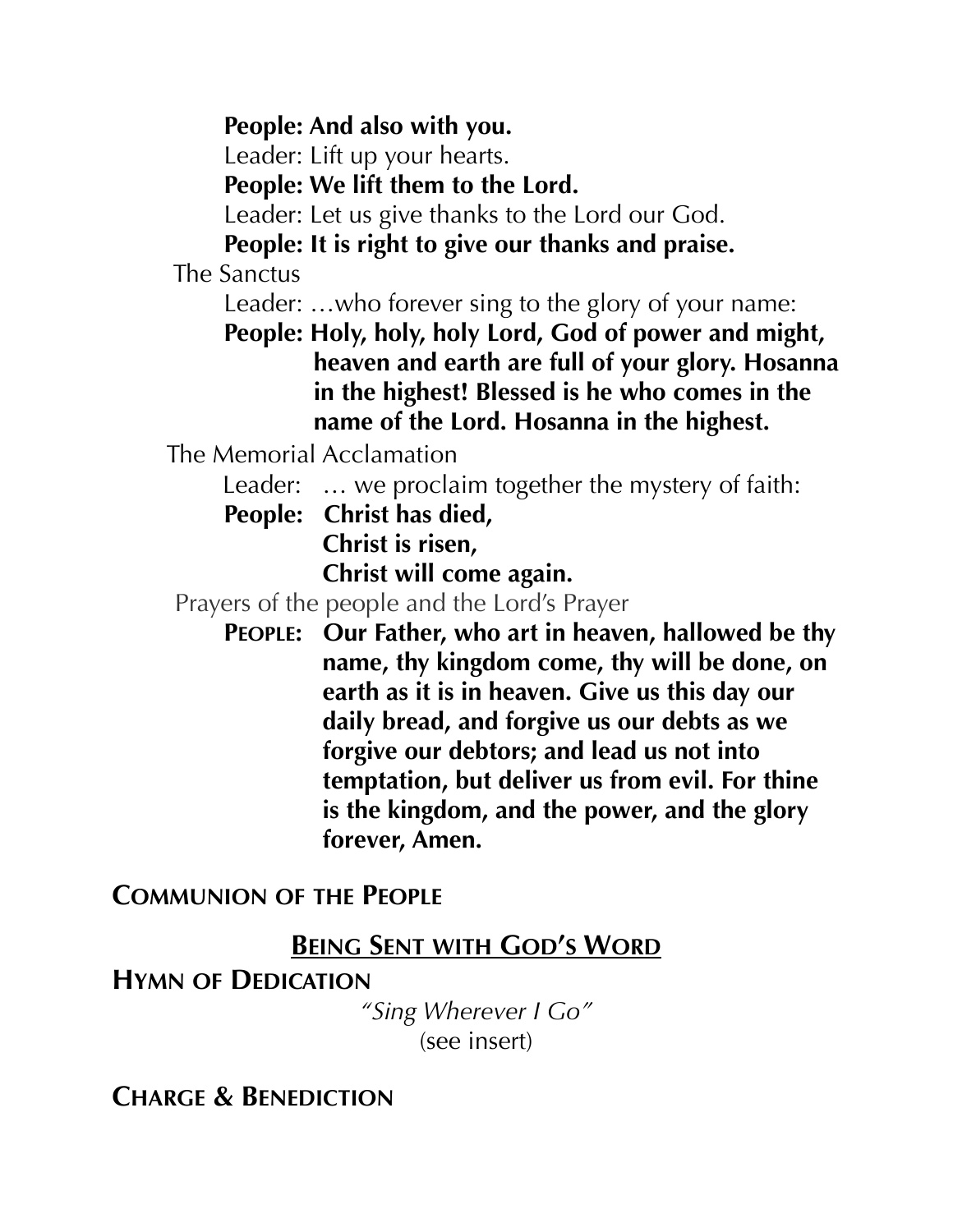#### **ANNOUNCEMENTS FOR JULY 4, 2021**

**FLOWERS** today are dedicated to Rev. Linda Williams in celebration of her 20th Anniversary of Ordination.

**THE CHURCH OFFICE** will be closed Monday, July 5 in observance of Independence Day.

**HEARTS & HANDS KNITTING** will not meet on Tuesday, July 6. Knitting at church will resume on Tuesday, July 13.

**SWEATY SHEEP:** Do you remember the Sweaty Sheep group from years ago? It's back! Want to join your church friends for some exercise and fellowship? Join the Sweaty Sheep group on Wednesday, July 7 at 6:00 p.m. at the Tobico Marsh Big Loop Trail Head off Killarney Beach Road for a walk in the State Park. We hope to make this a weekly occurrence at different parks throughout Bay City! Contact Sandy at **[sandra.graves@gmail.com](mailto:sandra.graves@gmail.com)** or Tami **[tami.sivy@gmail.com](mailto:tami.sivy@gmail.com)** with questions, or to be added to a Facebook group.

**ADULT BIBLE STUDY** will meet the first and third Thursdays of July and August at 7:00 p.m. via Zoom. We are exploring the book, *First and Second Samuel* by David C. Hester. Any questions regarding the class or for Zoom information, contact Rev. Linda at 989-686-1360 or email at parishassoc@wpcbc.org.

**JOIN US ON FACEBOOK:** Westminster Presbyterian Church - Bay City.

**BRUNCH & BIBLE STUDY:** AKA Chew… Chat…Consider…In previous summers we have focused our discussions on topics like Jesus' parables and a variety of topics promoted by past Bible studies. This summer we want to try something a little bit different. A few years ago, *Thoughtful Christian: Faithful Living in a Complex World* developed a three-part series called *Civility*. As America becomes increasingly polarized, many Americans recognize the lack of civility in politics and the problems this creates. Join us following the worship service for brunch and Bible discussion on July 11 and August 8. Weather permitting, we will gather outside, so dress comfortably. Please let us know if you are planning to attend so that we can prepare enough food and material. Please contact Pastor Jamie or Rev. Linda with any questions.

**THE TECHNOLOGY COMMITTEE** extends a welcome to anyone who would like to volunteer to help run Sunday worship services (and other events) throughout the year. Please contact Aaron Morse at **[oefgunner09@gmail.com](mailto:oefgunner09@gmail.com)** or 989-293-1571.

**T H E F A M I LY & F E L L O W S H I P COMMITTEE** extends a welcome to anyone who would like to volunteer on our team. Our mission is to support the ministry of Christian Education of youth and to nurture fellowship among all the members of the congregation. Please contact Dawn Reszke or the church office with any questions.